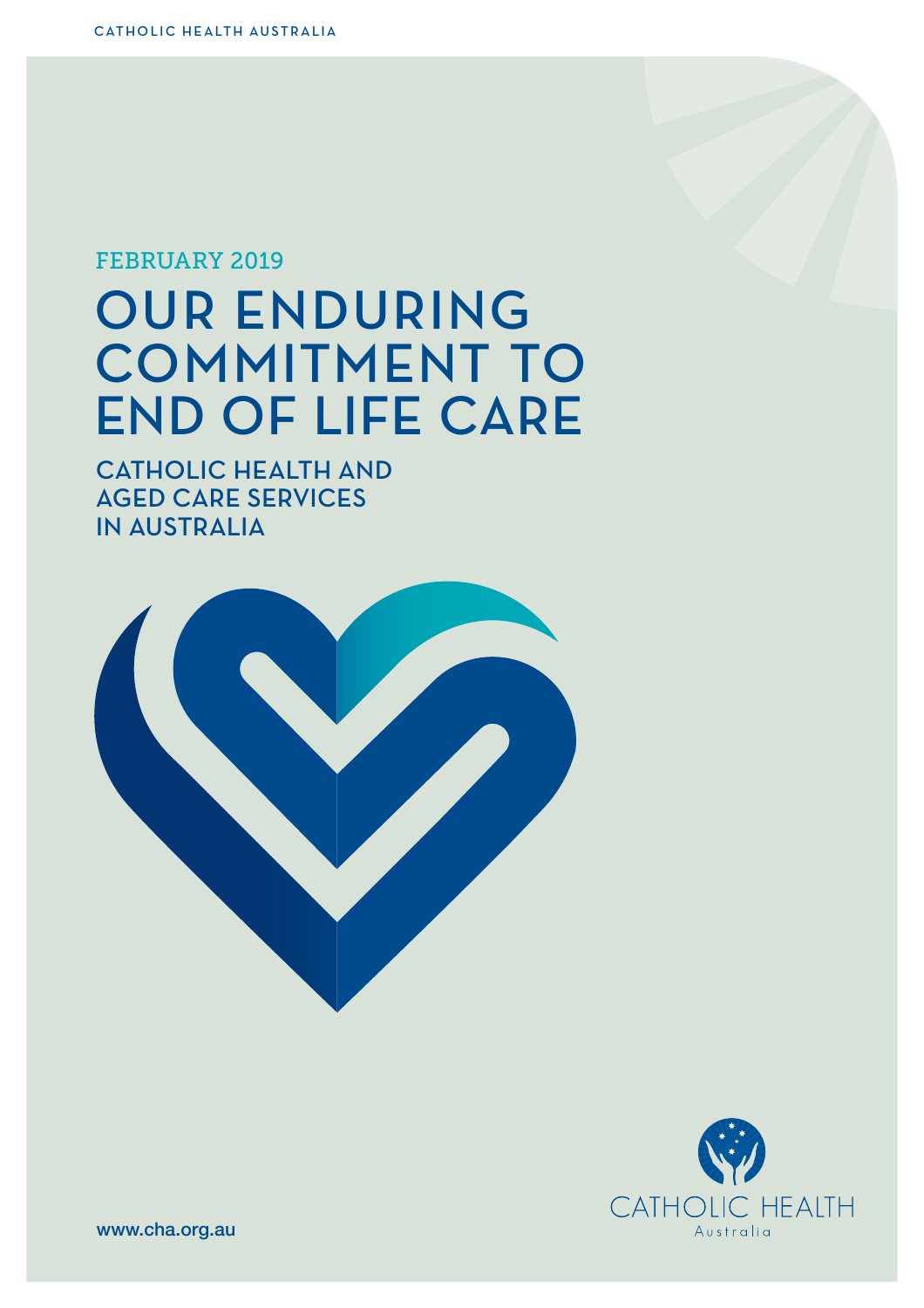# FOREWORD

The work of Catholic health and aged care services rests on a beautiful and courageous ethic of care, which is centered on the dignity of each and every person. This ensures that the dignity of all whom we encounter through our services are honoured. It also challenges us to consider how we contribute to our society, in which sadly so many still do not have access to adequate health or aged care, especially near the end of life.

Australian history bears witness to our ethic of care in action: for almost two centuries, our services have been responding to the sufering of those we serve at all stages of life, often with a special focus on those who are forgotten or cast aside by others. The reputation of Catholic services as places of hospitality and healing is testament to this. All of this rests on a long tradition of care that it is at the heart of the Christian tradition: the very frst hospitals were places of healing and hospitality, established in the first centuries of Christianity by communities who took up the Gospel challenge to "heal the sick" with courage and vision.

We share a commitment to these values of healing and hospitality with the Hippocratic tradition of medical practice, which has its beginnings over 2,000 years ago, and continues today in the many practitioners and providers – secular and religious – who direct their eforts to the provision and advancement of health and aged care that is orientated to the goals of healing and hospitality.

These traditions of care place special emphasis on serving those who have a life-limiting illness and/or are nearing the end of their lives. *Our Code of Ethical Standards for Catholic Health and Aged Care Services in Australia* sets out the main features of their commitments: to heal and never to harm; to relieve pain and other physical and psycho-social symptoms of illness and frailty; to withdraw life-prolonging treatments when they are medically futile or overly burdensome or when a person wants them withdrawn; and to never abandon patients.1

We continue our long commitment to improving this care through research and advancement, and we endeavor to do whatever we can to ensure that it is available to all people who need and want it.

Though our services always strive to ensure that those in our care die in comfort and with dignity, a consistent feature of our ethic of care is that we do not assist them to end their own lives or provide euthanasia.<sup>2</sup> Our position is consistent with the Hippocratic ethic, and is shared by the Australian Medical Association and the World Medical Association.<sup>3</sup>

The passing of the Voluntary Assisted Dying Act 2017 (Vic) has led our services in Victoria to refect deeply on our ethic of care in the context of newly legal possibilities that do not align with it. The Victoria's "Voluntary Assisted Dying (VAD)" Act (2017) CHA Response Taskforce has been a collaborative efort among our members to ensure that together we respond to this moment with the same care, compassion and courage that has characterized our services throughout history.

We are proud to provide you with the Taskforce's work to date, and give you an overview of all that remains ahead. We do so remembering that our main focus is not on this legislation and our manner of responding to it, but rather on ensuring that our ethic of care continues to serve those who need it for many centuries to come.

1. Catholic Health Australia, *Code of Ethical Standards for Catholic Health and Aged Care Services in Australia* (Deakin West: Catholic Health Australia, 2001), Part 2, no. 1.13; 1.14; 1.15; 1.16; 5.21.

Available at https://www.cha.org.au/code-of-ethical-standards

2. *Code of Ethical Standards*, Part 2, no. 5.20

3. See the Australian Medical Association *Position Statement on Euthanasia and Physician Assisted Suicide* (2016). Available at https://ama.com.au/position-statement/euthanasia-and-physician-assisted-suicide-2016; World Medical Association, *Resolution on Euthanasia* (2013).

Available https://www.wma.net/policies-post/wma-resolution-on-euthanasia/

*Paul Robertson* **Chair** Catholic Health Australia

*Dr Dan Fleming* Chair Victoria's "Voluntary Assisted Dying" Act (2017) CHA Response Taskforce

*Suzanne Greenwood* CEO Catholic Health Australia

"Our care for people who are sick, frail, aged or disabled is founded on love and respect for the inherent dignity of every human being."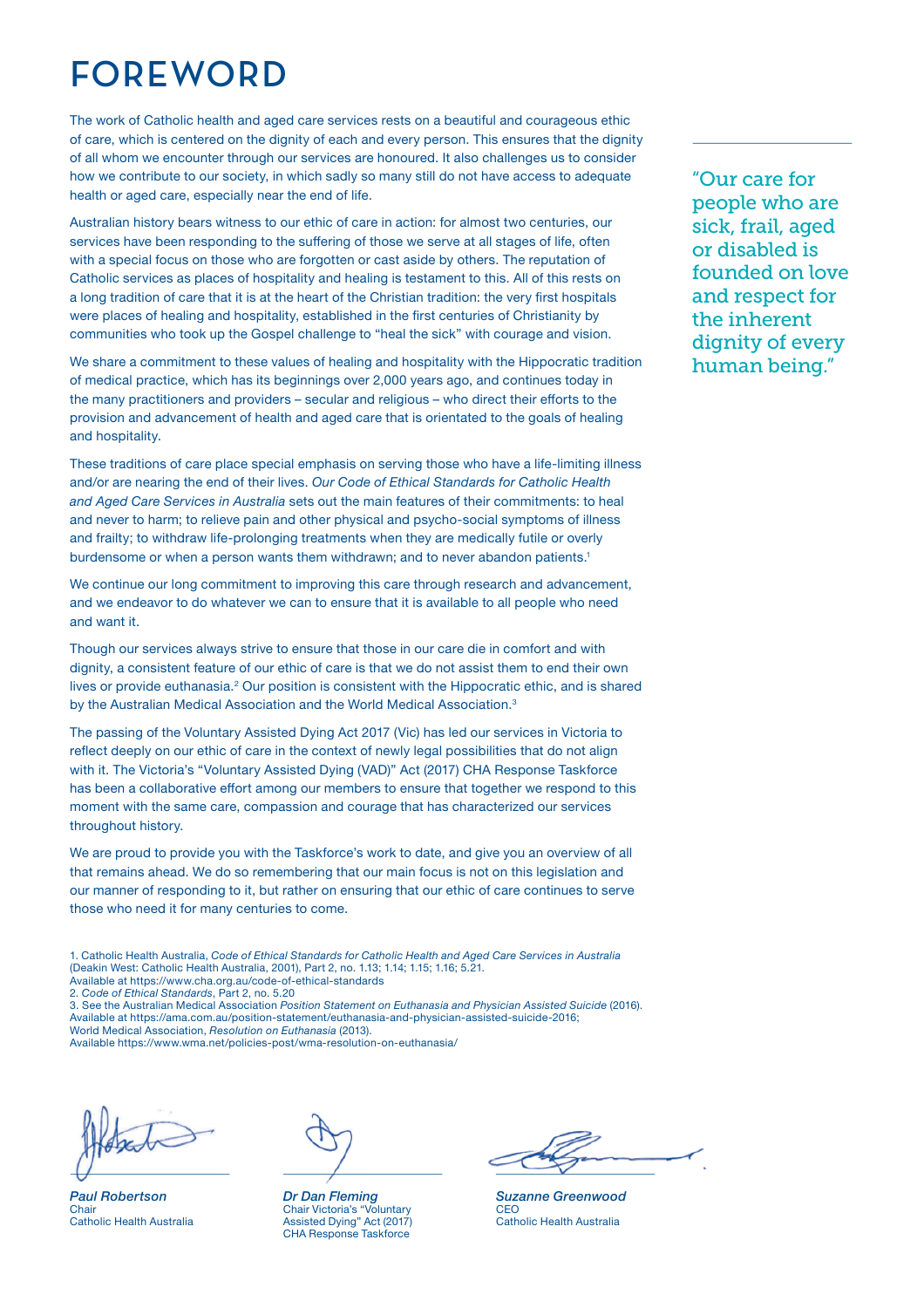

Aspects of this timeline are drawn from: Sonia Allen, Ysanne Chapman, Margaret O'Connor, and Karen Francis, 'The evolution of palliative care and the relevance to residential aged care: Understanding the past to inform the future' Collegian15, (2008), 165—171.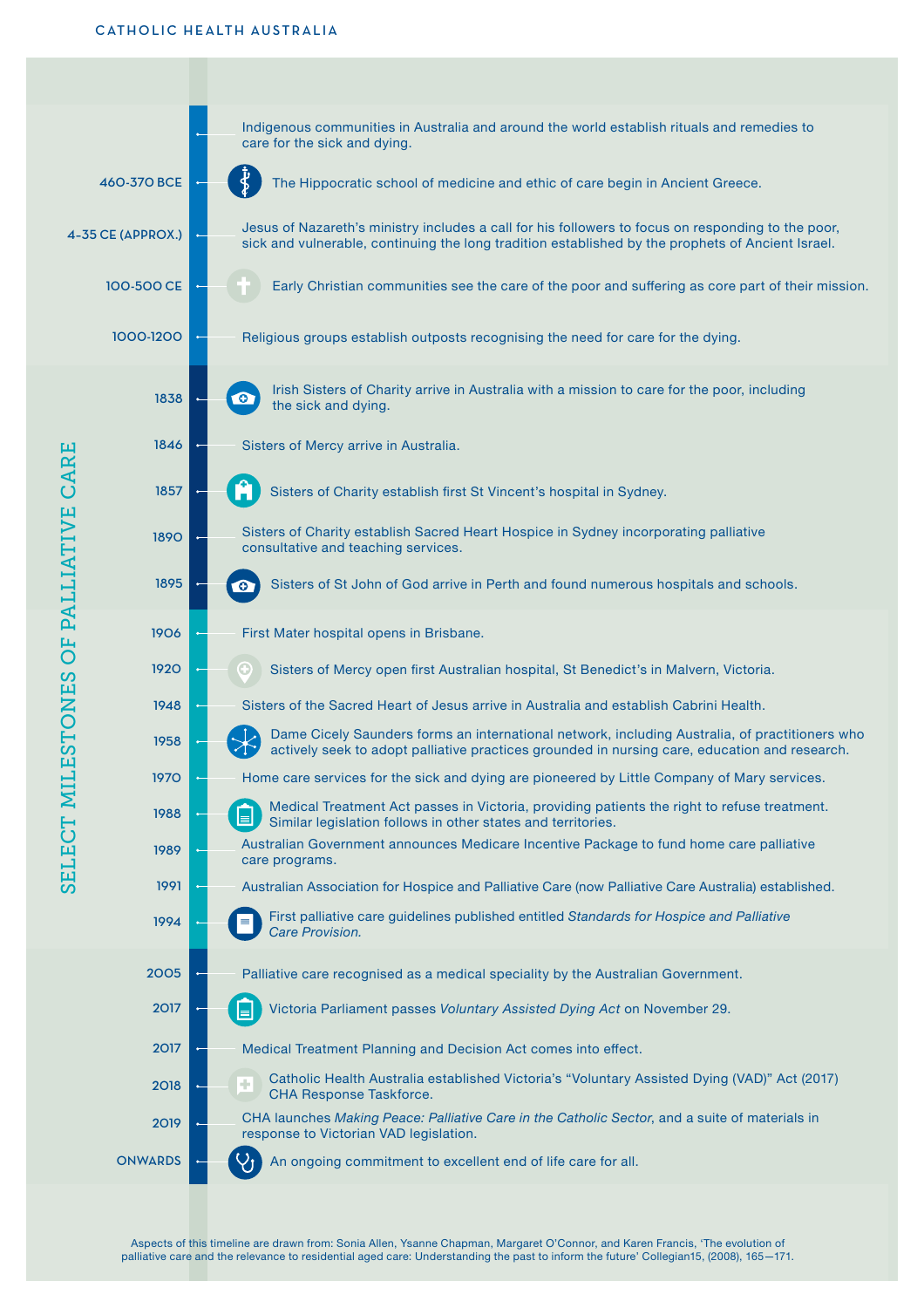# EXCELLENCE IN END-OF-LIFE CARE: A RESTATEMENT OF CORE PRINCIPLES

Medicine's longstanding Hippocratic ethic governs the care we provide to all our patients and residents. That is, we put into practice the ancient commitment of the medical profession to cure where possible, to care always and never intentionally to infict death.

Our clinicians are trained to provide efective pain management and to respect patients' decisions (or, if they are not competent, their substitute decision-maker's decisions) to forgo treatments that are too burdensome or medically futile: in doing so, our clinicians act in accordance with the needs and preferences of the patients.

Our clinicians do not and will not intentionally infict death on patients (that is, provide euthanasia), nor intentionally assist patients or residents to take their own lives (that is, provide physician-assisted suicide). We accept and act according to the Hippocratic commitment that these interventions are not medical treatments. In addition, they contravene our Code of Ethical Standards.<sup>1</sup> In this context, it is important to be aware of the fact that the terminology used to describe these interventions varies from place to place. In the Voluntary Assisted Dying Act 2017 (Vic) they are collectively referred to as 'voluntary assisted dying'.<sup>2</sup>

We will honour our long-standing practice of having open and sensitive discussions with those within our care and their families about their treatment and their care, including where they disclose that they are considering requesting physician-assisted suicide or euthanasia. If a patient, resident or their family initiates such a discussion, we will respond to it openly and sensitively while making clear we will not participate in, provide or refer for these interventions. We will ensure that trained staff are available to engage in such discussions and that processes are in place to respond to the results of these discussions.

We will not facilitate or participate in assessments undertaken for the purpose of a patient or resident having access to or making use of the interventions allowed under the Voluntary Assisted Dying Act 2017 (Vic), nor will we provide (or facilitate the provision of) a substance for the same purpose.

We recognise our duty to people in our care is based on trust and will continue to commit to and implement our ethic of care. We believe this to be the best way to respond to the needs of people who have a life-limiting illness and/or are nearing the end of their lives. We will continue confdently to welcome all people into our care.

#### **Excellence in end-of-life care in the context of Catholic Health, Aged Care and Community Services**

Catholic health and aged care services are committed to the ethic of healing, the ethic which is found in both the Hippocratic tradition of medical practice and the long Christian tradition of providing care, especially for poor and vulnerable people. The main features of this ethic as it pertains to people who have a life-limiting illness and/or are nearing the end of their lives are set out in the Code of Ethical Standards for Catholic Health and Aged Care Services in Australia.<sup>3</sup>

These features include commitments: to heal and never to harm; to relieve pain and other physical and psycho-social symptoms of illness and frailty; to withdraw life-prolonging treatments when they are futile or overly burdensome or when a person wants them withdrawn and gives informed refusal of these treatments; and to never abandon patients.4

We are always committed to improving care at the end of life. In addition, we do whatever we can to ensure that such care is available to all people who need and want it.

Though we always strive to ensure that those in our care die in comfort and with dignity, we do not assist them to end their own lives or provide euthanasia.<sup>5</sup> We will continue to promote and provide healthcare that is consistent with our Hippocratic commitment and ethic of care and which avoids harm, especially to those most vulnerable.

2

3

4

5

6

<sup>1.</sup> Catholic Health Australia, Code of Ethical Standards for Catholic Health and Aged Care Services in Australia (Deakin West: Catholic Health Australia, 2001), Part 2, no. 1.13; 1.14; 1.15; 1.16; 5.21. Available at https://www.cha.org.au/code-of-ethical-standards

<sup>2.</sup> Voluntary Assisted Dying Act 2017 (Vic), Part 1, Section 3.

<sup>3.</sup> Code of Ethical Standards Part 2, no. 1.13; 1.14; 1.15; 1.16; 5.21.

<sup>4.</sup> Code of Ethical Standards, Part 2, no. 1.13; 1.14; 1.15; 1.16; 5.21;

<sup>5.</sup> Code of Ethical Standards, Part 2, no. 5.20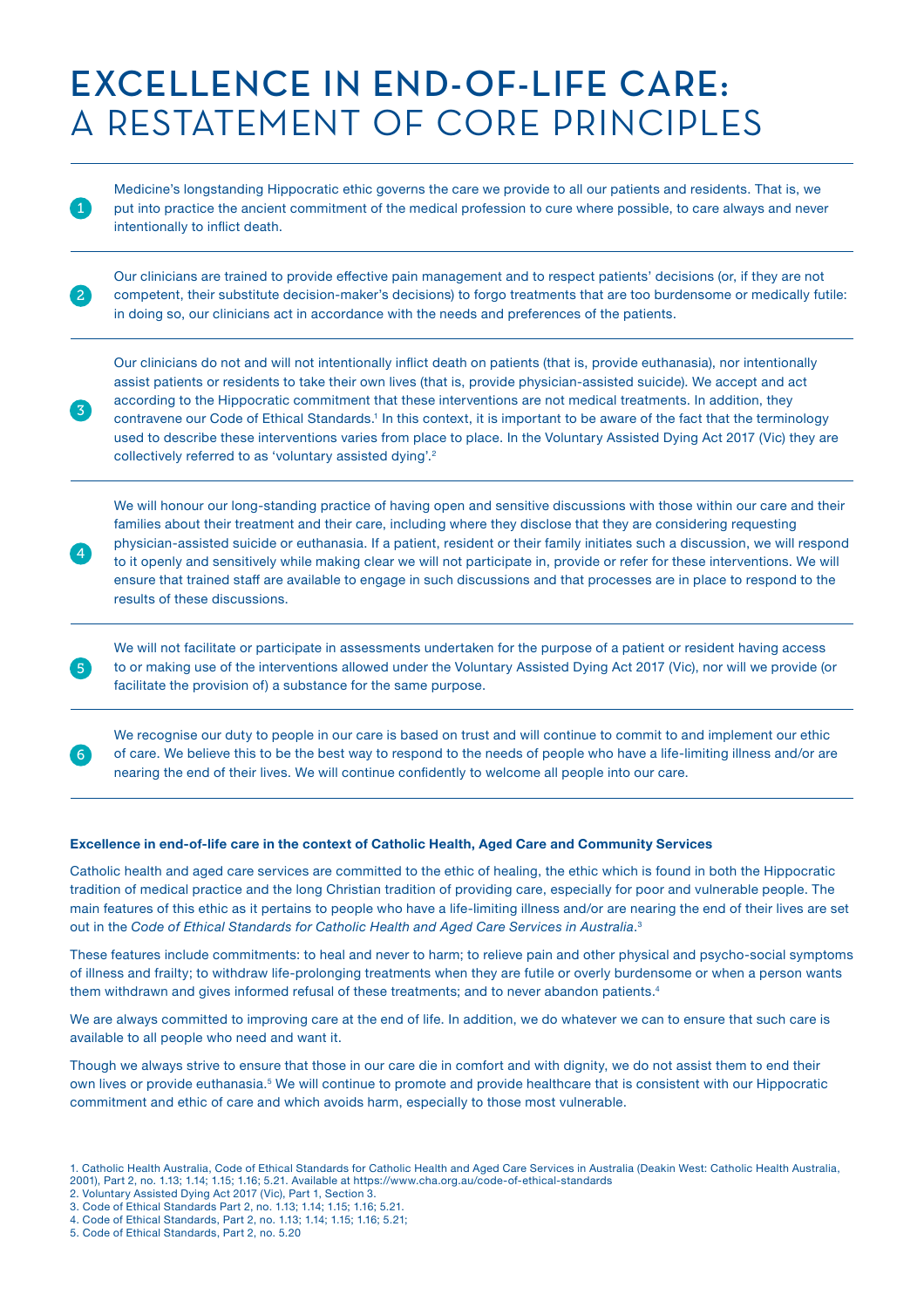

#### CLINICAL **GOVERNANCE** FRAMEWORK

In recognising the significance of the Voluntary Assistance Dying (VAD) Legislation and its potential impact for patients, residents and staff, the CHA Taskforce agreed to a common approach to clinical governance which will enact our ethic of care. This begins with each facility selecting a dedicated executive as the sponsor overseeing the VAD response process, with regular reporting to the CEO and Board as relevant. It also includes a tiered escalation system for any issues which arise related to VAD, to ensure that appropriate care services and expertise are available to patients, residents and staf.

|  |  |  | Figure 1: Tiered Governance Framework |  |
|--|--|--|---------------------------------------|--|
|--|--|--|---------------------------------------|--|

|                                                                       | <b>All Staff</b> | Tier <sub>1</sub> | Tier 2 |  |  |  |  |
|-----------------------------------------------------------------------|------------------|-------------------|--------|--|--|--|--|
| Awareness                                                             |                  |                   |        |  |  |  |  |
| Awareness of organisational position                                  | ✔                | ✔                 | ✔      |  |  |  |  |
| Awareness that VAD can only initiated<br>by patient                   |                  |                   |        |  |  |  |  |
| Awareness of basic information provision re:<br><b>VAD</b>            | ✔                | ✔                 | ✔      |  |  |  |  |
| Awareness of documentation requirements                               | ✔                | ✔                 | ✔      |  |  |  |  |
| Awareness of escalation requirements                                  | $\boldsymbol{J}$ | J                 | J      |  |  |  |  |
| Advice                                                                |                  |                   |        |  |  |  |  |
| Manage sensitive discussions and address<br>end of life concerns      | X                |                   |        |  |  |  |  |
| Provide advice on end of life care options                            | X                | ✔                 | J      |  |  |  |  |
| Connect patients / residents / clients to<br>end of life care options | X                | J                 |        |  |  |  |  |
| <b>Decision Making</b>                                                |                  |                   |        |  |  |  |  |
| Management of complex cases                                           | x                | X                 |        |  |  |  |  |
| Escalate and Inform relevant stakeholders                             | x                | X                 |        |  |  |  |  |
| Manage risks                                                          | x                | X                 |        |  |  |  |  |
| Commission or seek expert advice as<br>required                       | X                | X                 |        |  |  |  |  |

#### TIERED **SYSTEM**

The CHA Taskforce also agreed to commit to creating a common structured escalation system to provide clinical support.

This approach acknowledges that diferent scenarios may arise once VAD is legal and will require diferent levels of competency in response to VAD related clinical issues. These range from basic competencies which all staff should be familiar with to more complex competencies which will be required in certain complex cases. The establishment of such an approach will be adapted for the specific needs of acute care, sub-acute care, aged care, and community care environments.